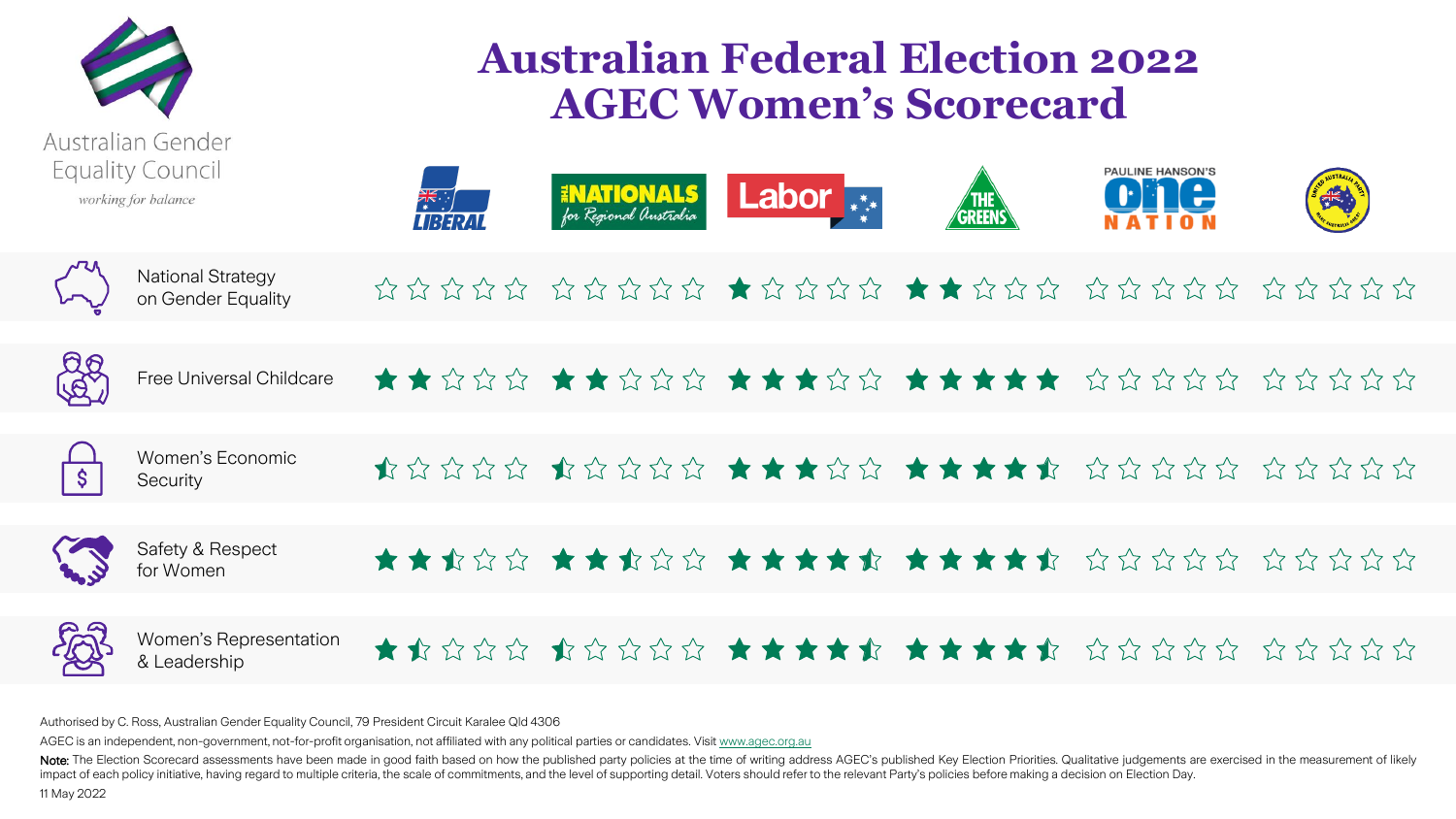



# **Australian Federal Election 2022 AGEC Women's Scorecard**

Party Highlights for each of AGEC's Key Priorities





• Explicit policy



 $\frac{1}{2} \frac{1}{2} \frac{1}{2} \frac{1}{2} \frac{1}{2} \frac{1}{2} \frac{1}{2} \frac{1}{2}$ 



#### National Strategy on Gender Equality

### $\hat{\omega} \hat{\omega} \hat{\omega} \hat{\omega}$

- No platform to create National Gender Equality Strategy proposed. • Women's Budget
- Statement re-introduced • Elements of National Strategy purpose
- No platform to create National Gender Equality Strategy proposed.

 $\frac{1}{2} \frac{1}{2} \frac{1}{2} \frac{1}{2} \frac{1}{2} \frac{1}{2} \frac{1}{2} \frac{1}{2} \frac{1}{2} \frac{1}{2}$ 

ENATIONALS

for Regional Anstralia

- No party policy stance beyond Coalition Budget initiatives.
- $\blacktriangleright$
- Speech committing to develop National Strategy on Gender Equality but no details and not in election policy platform.
- Fair Work reforms to eliminate gender bias in wage decisions
- $\blacktriangleright$ 
	- No published policy on the need for a National Gender Equality Strategy
- $\frac{1}{2} \frac{1}{2} \frac{1}{2} \frac{1}{2} \frac{1}{2} \frac{1}{2} \frac{1}{2} \frac{1}{2} \frac{1}{2}$
- No published policy on the need for a National Gender Equality Strategy

#### Free Universal Childcare

## $\star \star \sim \sim \sim$

included in current

policies

- \$1.7B over 4 years for 30% increase on childcare subsidy >1 child.
- Budget changes to paid parental leave with flexibility for 20 weeks for either carer will entrench women as primary carers.
- No super on paid parental leave.
- No stated current party policy stance on gender equality beyond Coalition Budget initiatives.

 $\blacktriangleright$ 

- 
- \$5.4B over 4 years for 90% maximum childcare
	- subsidy rate for 1st child, with long term goal of universal 90% subsidy

\*\*\*\*\*

- Enhancements include after school care
- Increase family income threshold.
- No super on paid parental leave.

\*\*\*\*\*

commitment to a National Gender Equality Strategy with focus areas. • Women's Budget

Statement and analysis of gendered impacts of policy decisions.

- \$19B over 4 years for free universal childcare
- Remove income & activity tests, with 100 hours a fortnight of fully subsidised care.
- Funding for community and NFP centres to expand capacity.
- \$24.5B for paid parental leave of 26 weeks with each parent to take 6 weeks (use it or lose it)

## $\frac{1}{22}$   $\frac{1}{22}$   $\frac{1}{22}$   $\frac{1}{22}$

- No published policies on universal childcare or paid parental leave
- $\frac{1}{2} \frac{1}{2} \frac{1}{2} \frac{1}{2} \frac{1}{2} \frac{1}{2} \frac{1}{2} \frac{1}{2} \frac{1}{2} \frac{1}{2} \frac{1}{2}$
- No published policies on universal childcare or paid parental leave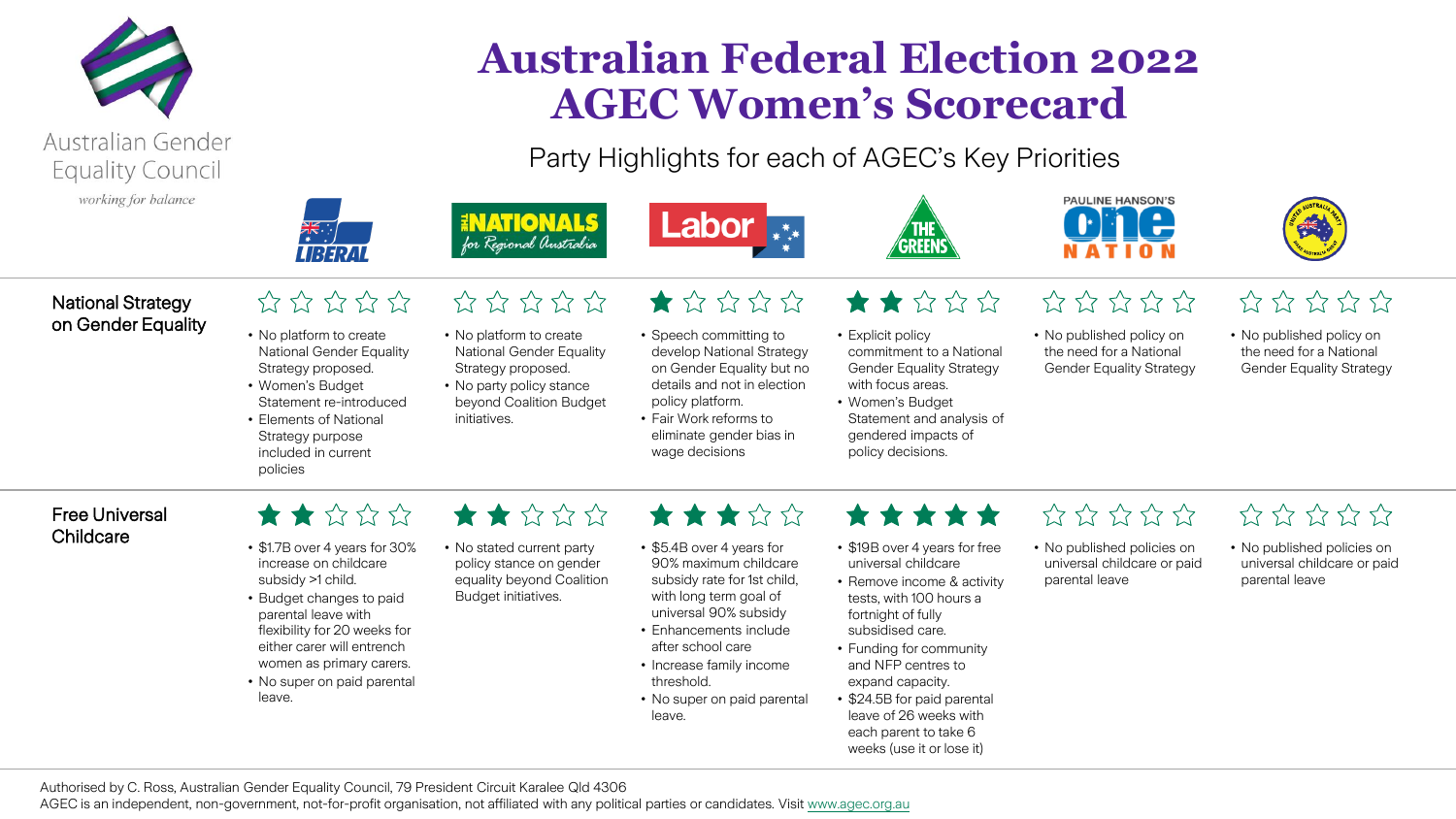



# **Australian Federal Election 2022 AGEC Women's Scorecard**

Party Highlights for each of AGEC's Key Priorities







#### Women's Economic **Security**

#### $\bigoplus_{i=1}^n \sum_{i=1}^n \sum_{i=1}^n \sum_{i=1}^n \sum_{i=1}^n \sum_{i=1}^n$

- No super on paid parental leave
- National Cabinet commitment to public sector reporting to WGEA
- Marginal paid parental leave enhancements in 2022-23 Budget
- No other published policies on women's economic security

 $\frac{1}{2} \sum_{i=1}^{n} \sum_{j=1}^{n} \sum_{j=1}^{n} \sum_{j=1}^{n} \sum_{j=1}^{n}$ • No super on paid parental

ENATIONALS

for Regional Anstralia

- leave • National Cabinet commitment to public sector reporting to WGEA
- \$47M to boost women's workforce participation, in
- non-traditional trade apprenticeships. • Marginal paid parental
- leave enhancements in 2022-23 Budget

★★★☆☆ • Prohibit pay secrecy

• Public sector gender pay

• Fair Work Act reforms on gender pay equity and pay increases in low pay female workforces • Committed to a Women's Economic Security

clauses

pay gap

gap actions

**Taskforce** 

- Public reporting of gender • Super on paid parental leave.
	- Gender action plans for public sector & reporting outcomes

\*\*\*\*

- Fair Work Act reforms on gender pay equity and pay increases in low pay female workforces
- Supporting female led businesses through low interest loans
- Increased pay data transparency and penalties for failure to close the pay gap

## $\frac{1}{2} \frac{1}{2} \frac{1}{2} \frac{1}{2} \frac{1}{2} \frac{1}{2} \frac{1}{2} \frac{1}{2} \frac{1}{2} \frac{1}{2} \frac{1}{2}$

- No published policies on women's economic security
- Age pension and HECs debt policies may benefit women's economic security.

## $525222$

- No published policies on women's economic security
-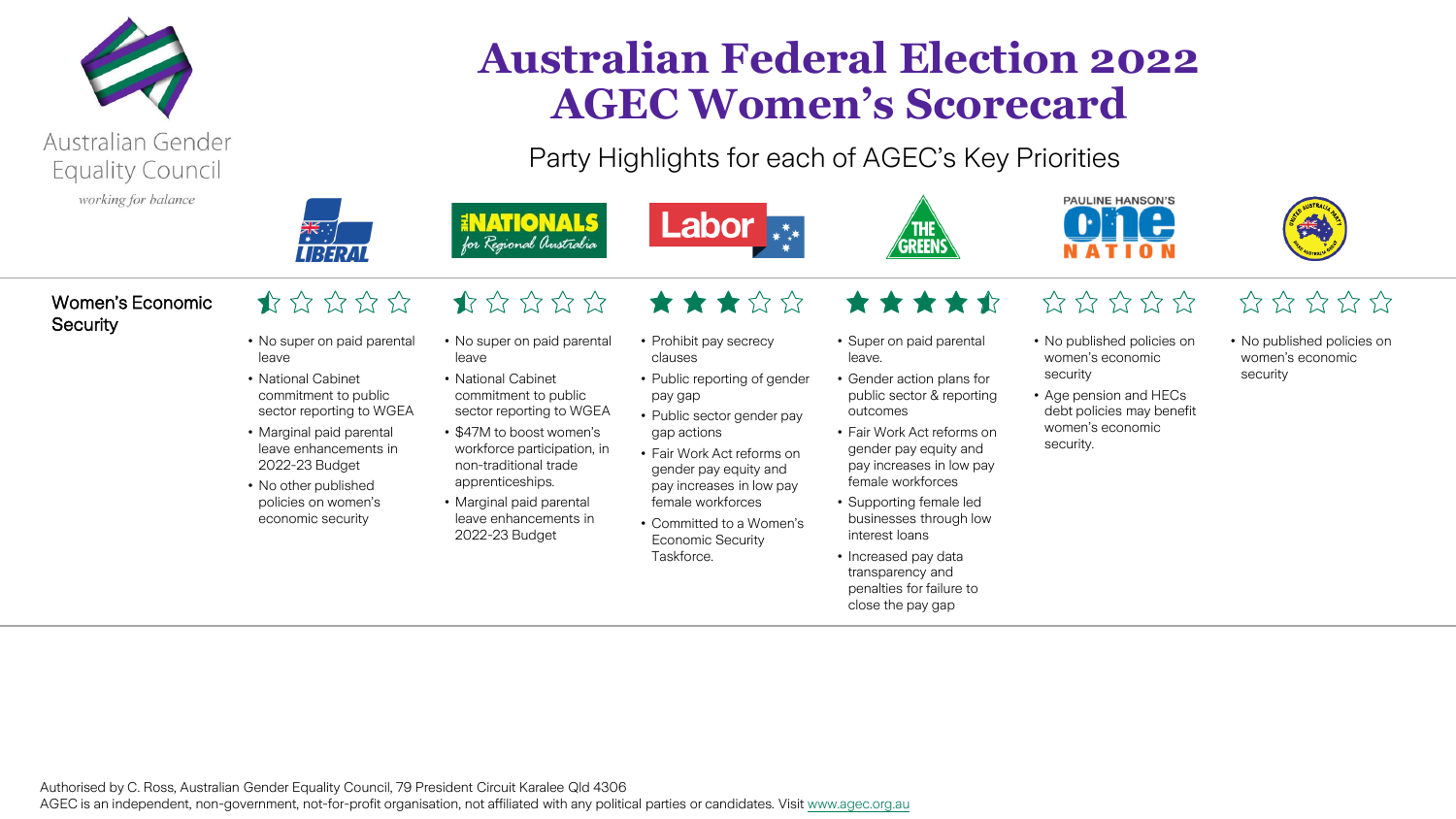

 $\frac{1}{\sqrt{2}}$ 

# **Australian Federal Election 2022 AGEC Women's Scorecard**

Party Highlights for each of AGEC's Key Priorities

• Adopt all 55 Respect@Work

& Children

violence history

• \$12B over 12 years for National Plan to end Violence against Women

**REEN** 

• 10 days paid family and domestic violence leave & \$10,000 survivor grants • \$477M to Our Watch Respectful relationships programs & national disclosure trial on partner





#### Safety & Respect for Women

- ★★★☆☆
- 43 of 55 Respect@Work recommendations implemented
- Draft National Plan to end Violence against Women & Children lacks targets and funding commitments
- New National Domestic, Family and Sexual Violence Commissioner; expanded e Safety
- Commissioner role • Separate 1st Nations Women's Safety plan
- 5 days for unpaid domestic violence leave

### $\star \star \star \star \star$

• As Coalition member supports Respect@Work program and draft National Plan, and other

**ENATIONALS** 

for Regional Anstralia

- budget measures • \$138M for survivors of domestic & family
- violence • Establish more women's
- 5 days for unpaid
- 
- trauma recovery centres
- domestic violence leave
	-

• Adopt all 55 Respect@Work recommendations

Labor<sub>\*\*\*</sub>

\*\*\*\*\*

- Separate First Nations recommendations • Separate First Nations Women's Safety Plan
- Women's Safety Plan • Establish a Family, Domestic & Sexual Violence Commissioner, 500 new community sector workers to support women in crisis & \$1.6B to social housing for women feeling domestic violence
- Harmonise state laws on consent and sexual assault and \$77M consent and respect education
- 10 days paid family and domestic violence leave

\*\*\*\*  $\frac{1}{2} \frac{1}{2} \frac{1}{2} \frac{1}{2} \frac{1}{2} \frac{1}{2} \frac{1}{2} \frac{1}{2} \frac{1}{2} \frac{1}{2} \frac{1}{2}$ 

#### • No published policies on women's safety

- One Nation Candidate, Ross Taylor, endorsed the Fair Agenda Pledge for a safer future
- $\frac{1}{2} \frac{1}{2} \frac{1}{2} \frac{1}{2} \frac{1}{2} \frac{1}{2} \frac{1}{2} \frac{1}{2} \frac{1}{2} \frac{1}{2}$
- No published policies on women's safety
- Policies on reproductive rights and family law may negatively impact women.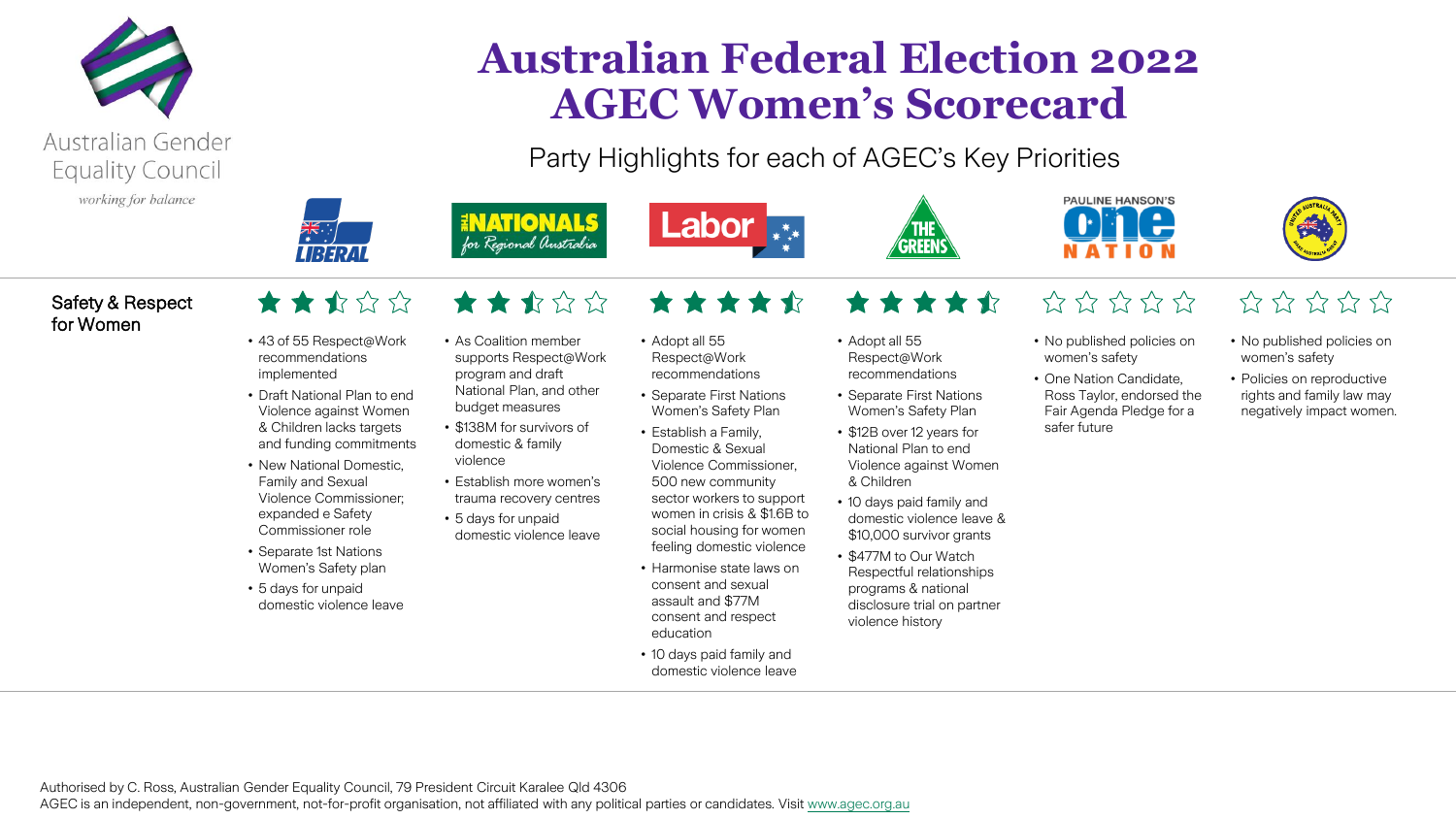

**Australian Federal Election 2022 AGEC Women's Scorecard**

Party Highlights for each of AGEC's Key Priorities





### Women's Representation

### $\blacktriangle$

 $\frac{1}{\sqrt{2}}$ 

- & Leadership Non-binding 50% by 2025 target for women's representation but limited progress
	- 8/56 election candidates with an estimated winnable seats.
	- WGEA reporting extended to public sector.

## $\frac{1}{2}$

• No stated targets or aspiration for equal representation in government or cabinet despite history Nationals

**INATIONALS** 

for Regional Anstralia

- \$47M to boost women's workforce participation,
- 
- Women's Federal Council
- including non-traditional trade apprenticeships.
- Long history of effective quotas, with current quota of 50% by 2025.

\*\*\*\*\*

Labor<sub>\*\*\*</sub>

- Estimated majority women candidates running in marginal seats.
- WGEA reporting extended to public sector.
- Fair Work reforms to boost pay in female dominated industries.
- \*\*\*\*
- 50% representation target.
- Greens Party 60% women
- Adopt all Set the Standard Report recommendations
- WGEA reporting extended to public sector
- Penalties for employers who fail to close the gender pay gap

## $\frac{1}{2} \frac{1}{2} \frac{1}{2} \frac{1}{2} \frac{1}{2} \frac{1}{2} \frac{1}{2} \frac{1}{2} \frac{1}{2} \frac{1}{2} \frac{1}{2}$

• No published policies on women's representation & leadership

## $525222$

• No published policies on women's representation & leadership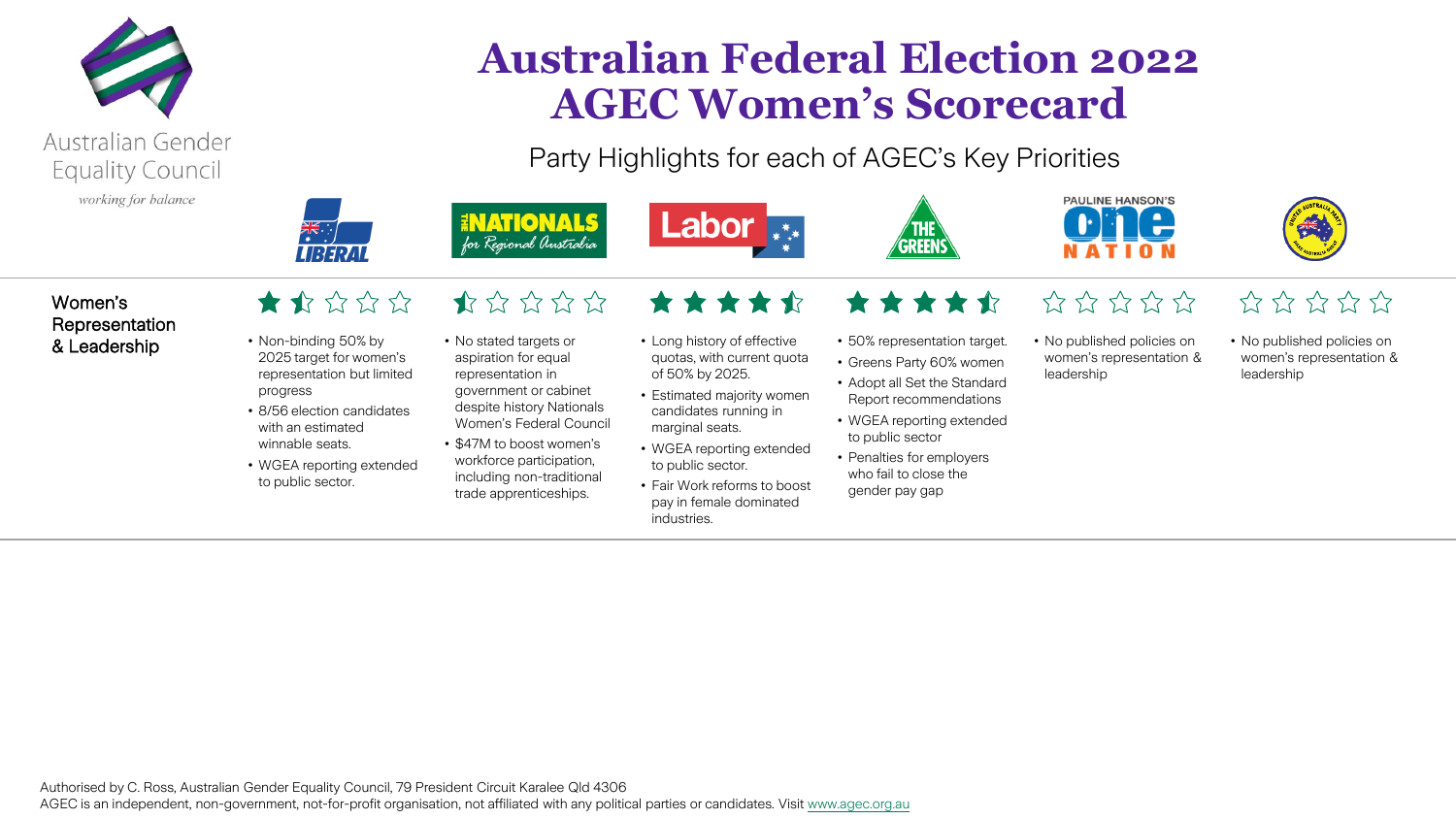

working for balance

# **Australian Federal Election 2022 AGEC Women's Scorecard**

Overall Assessment of Party's Gender Equality Strategy & Scores Against AGEC's Key Priorities



Despite claiming to have done more for women than any other government, the Liberal Party's election platform presents little that is new and fails to make inroads into the major barriers to equality reflected in AGEC's Priorities, such as free universal childcare, paid parental leave, the pay gap, women's representation in leadership and most importantly a National Strategy on Gender Equality. Despite elevating women's issues in the FY22 Budget, the Election campaign is devoid of material change, and instead focusses on niche funding commitments to secure votes. Of the 17 plans forming the Liberal Party's election platform, only one, Accessible & Affordable Childcare, responds to AGEC's Priorities largely restating existing commitments. <https://www.liberal.org.au/our-policies>



The Nationals have Accessible and Affordable Childcare as one of 16 headlines election policies, reflecting current Coalition policy on childcare costs relief in the FY22-23 Budget. The Nationals scores primarily reflect existing Coalition policies with no new gender equality initiatives announced for the Election. The National Party's website celebrates the long-standing influence of women through the Women's Federal Council (est. 1959) and as the first to recognise domestic violence as a key policy issue. Despite this legacy, the National Party's election platform provides little in terms of change for women and scores poorly against AGEC's Key Priorities. <https://nationals.org.au/election-2022/>



Labor demonstrates a longstanding commitment to issues affecting women and gender equality, distinguished by the success of quotas in the party room, which over time have contributed to increased representation of women in parliament. Other distinguishing policies include Fair Work reforms to address low pay rates in female dominated industries, a tougher stance on pay gap disclosure in WGEA powers, and bigger funding commitment towards universal childcare. Despite not addressing all AGEC Priorities, and being more measured in others, like universal childcare, the ALP's track record of achievement adds to their scores. <https://www.alp.org.au/policies/closing-the-gender-pay-gap>; <https://www.alp.org.au/policies/womens-safety-at-work>



The Greens have a comprehensive policy statement on gender equality and the empowerment of women and girls, with detailed principles and aims, and an election platform containing many elements of the AGEC Key Priorities. With a Party room that is 60% women and a commitment to parity in the Party Room, the Greens distinguish themselves as the only party to explicitly commit to developing a National Gender Equality Strategy, implementation of all Set the Standard recommendations, super on paid parental leave and the strongest commitment to free universal childcare. [https://greens.org.au/policies/gender-equality-and-empowerment-women-and-girls;](https://greens.org.au/policies/gender-equality-and-empowerment-women-and-girls) <https://greens.org.au/platform/end-sexism>



There is nothing on One Nation's website and published policies that purports to address issues relating to gender equality including the key priorities identified by AGEC. One Nation's policies on women's reproductive rights ("Pro Life"), family law and child support and education have the potential to have a negative impact on the future of women's rights and gender equality. However, there is insufficient information to determine the extent of negative impact. One Nation's silence on issues of gender equality resulted in a "Nil" score on AGEC's Election Scorecard. <https://www.onenation.org.au/issues>



There is nothing on UAP's website and published policies that purports to address issues relating to gender equality including the key priorities identified by AGEC. UAP's policies are issue specific, including an increase in the Age Pension and abolishing all HECS debts, which have the potential to provide increased economic security for women. However, UAP's silence on issues of gender equality resulted in a "Nil" score on AGEC's Election Scorecard. [https://www.unitedaustraliaparty.org.au/national\\_policy/](https://www.unitedaustraliaparty.org.au/national_policy/)